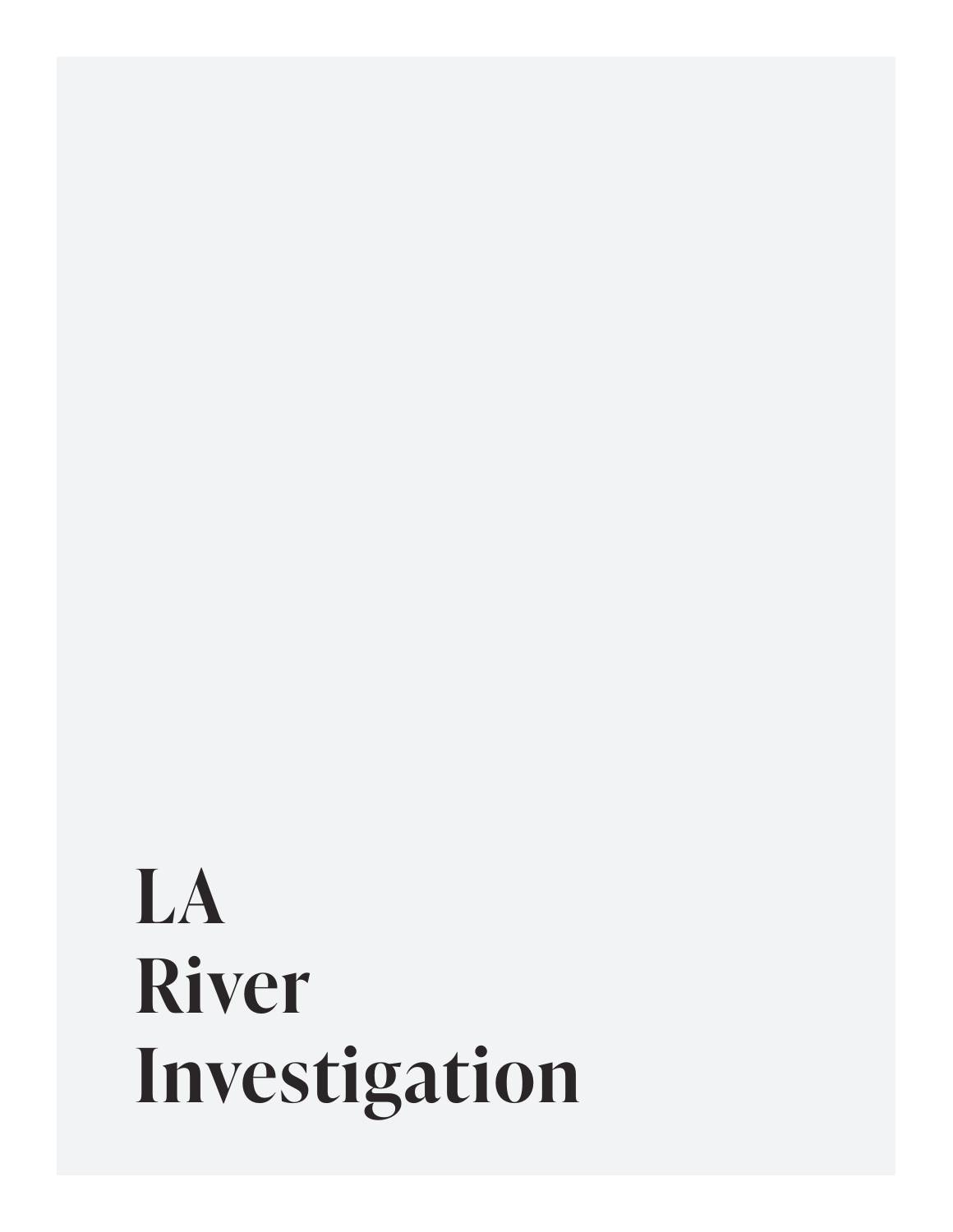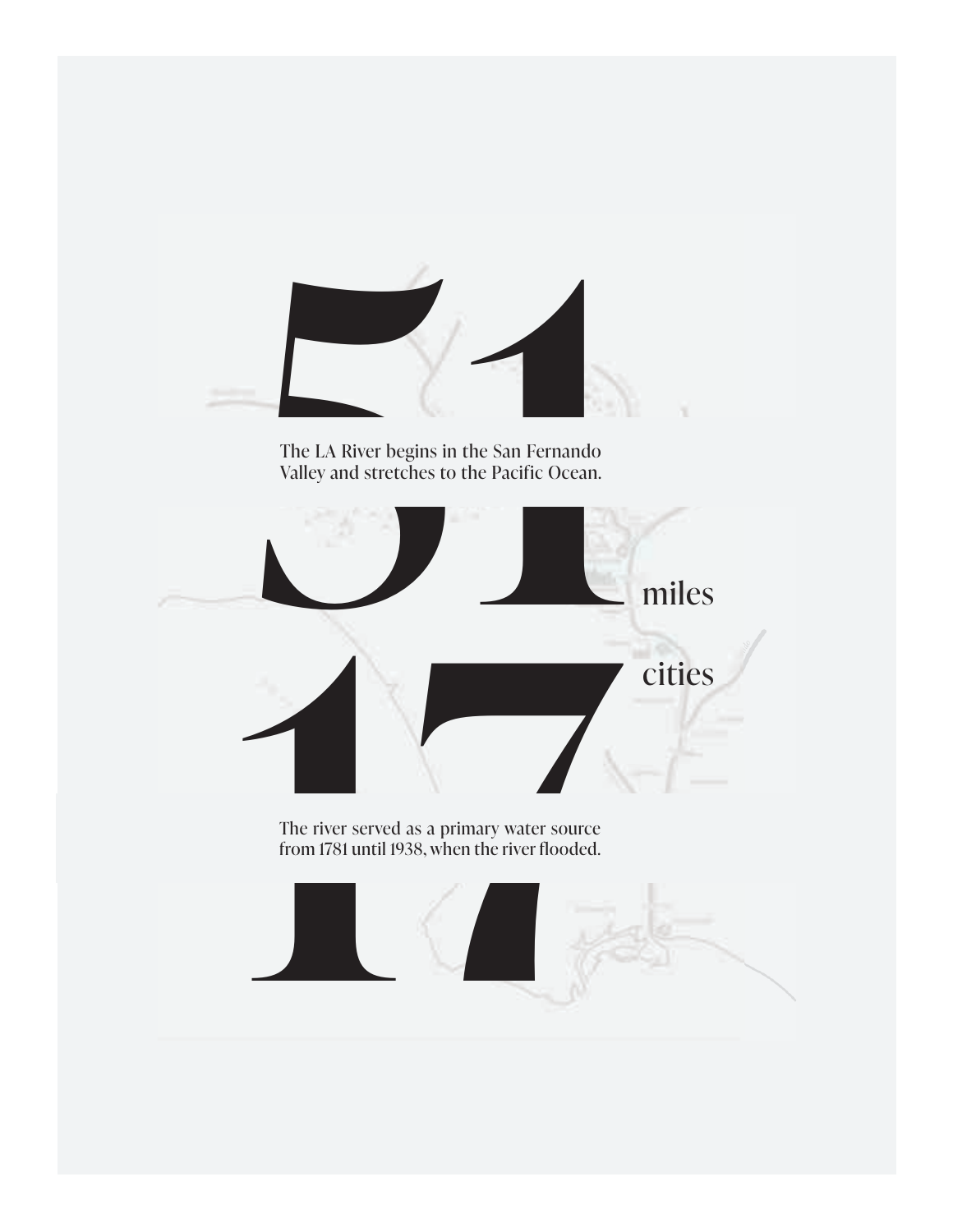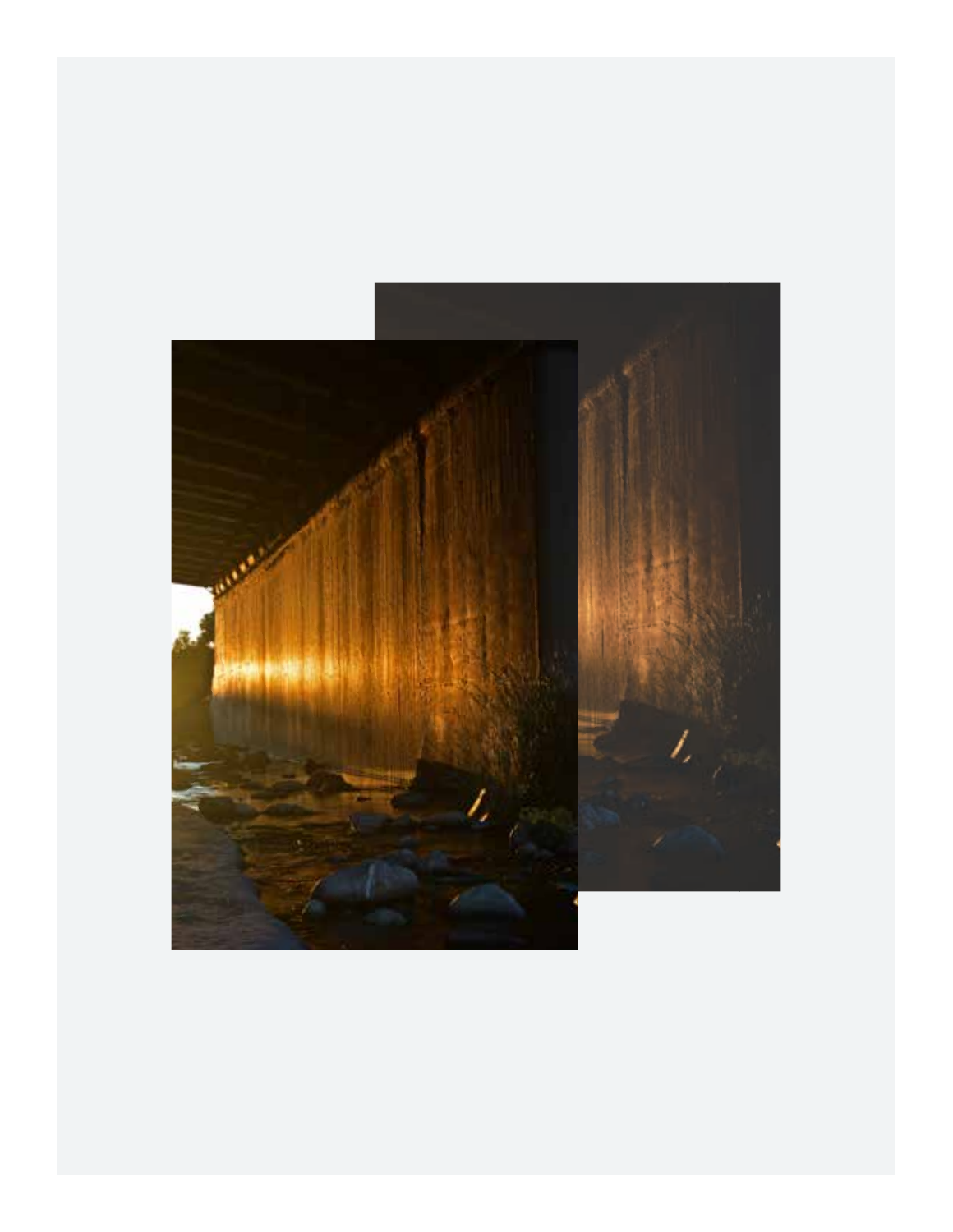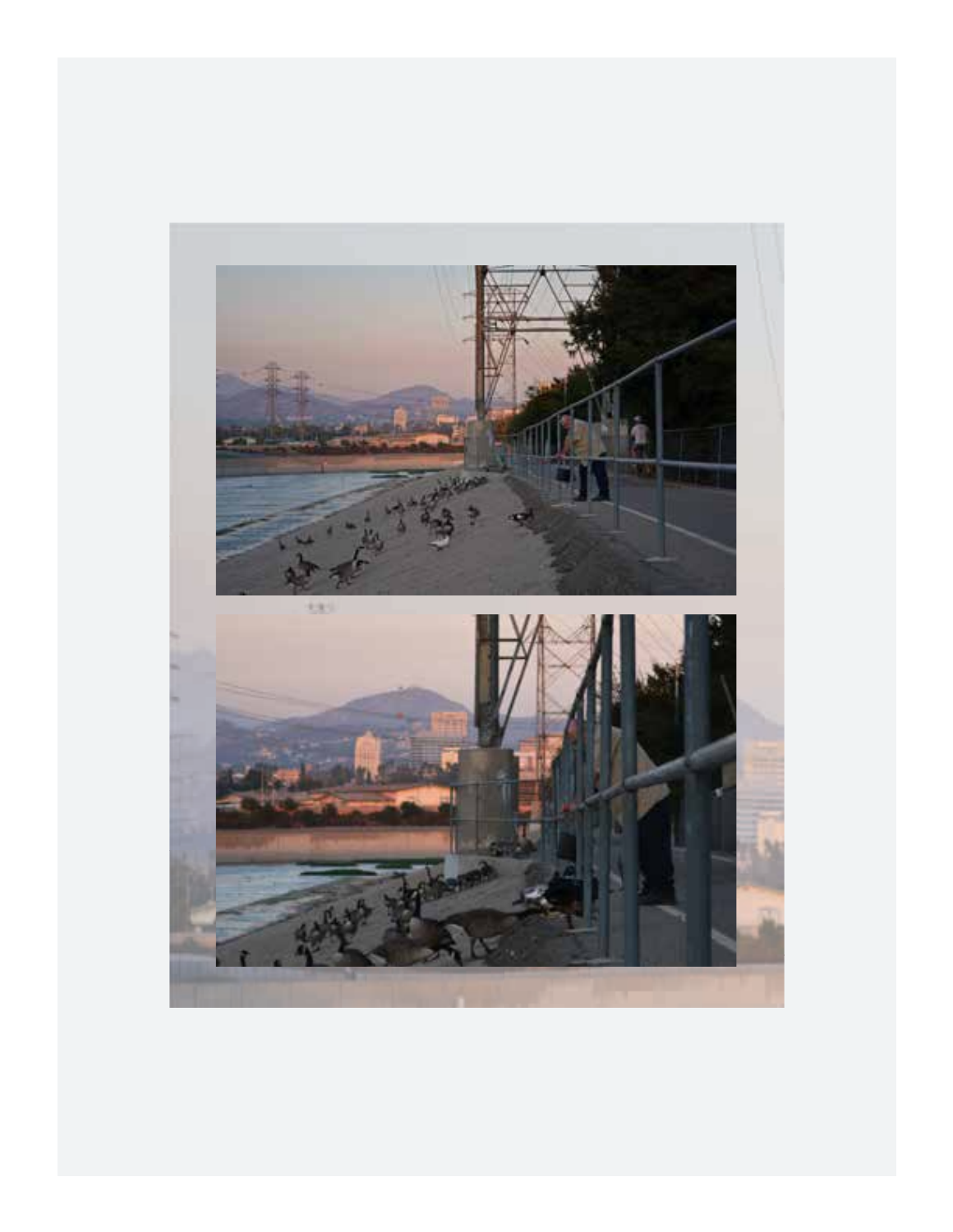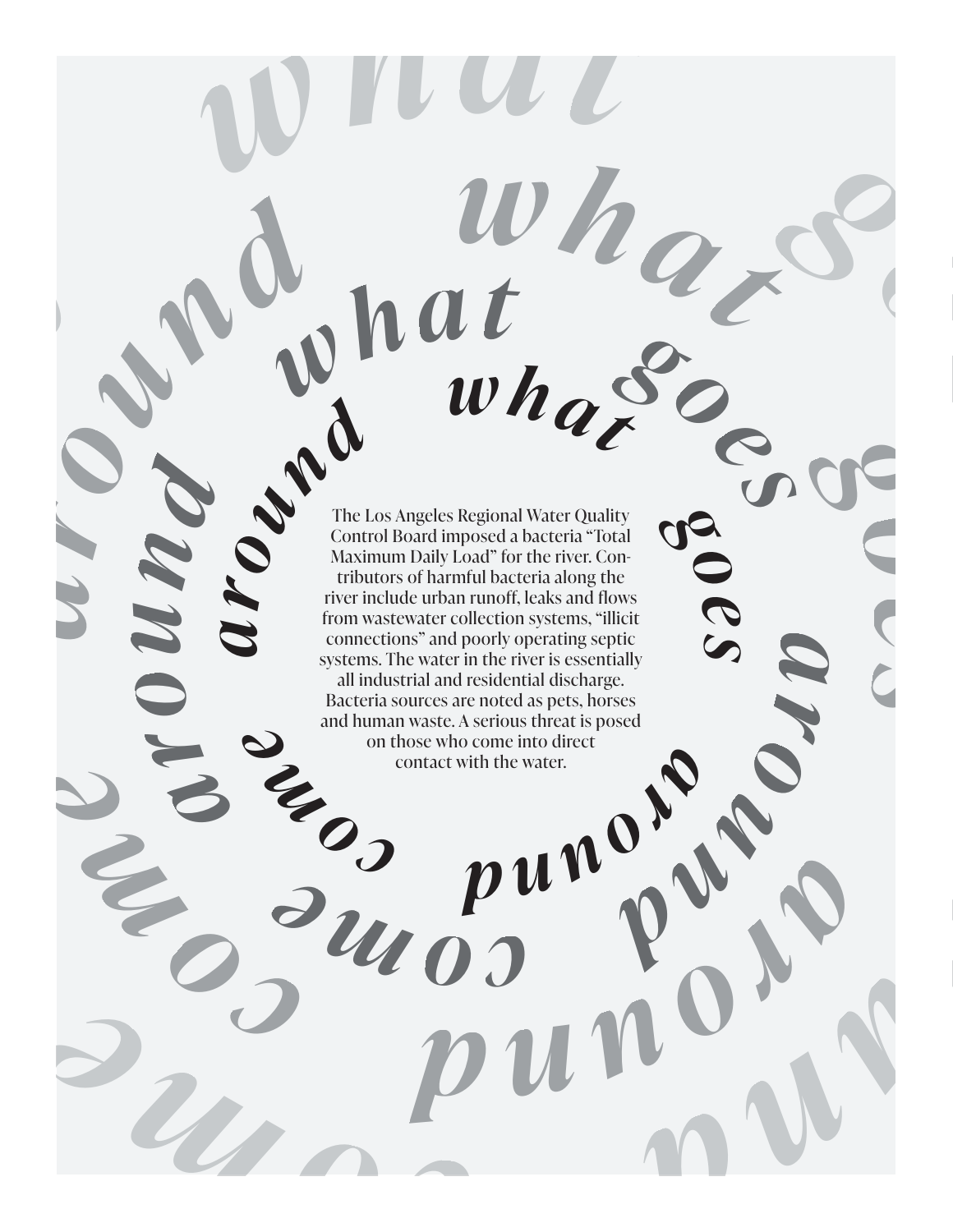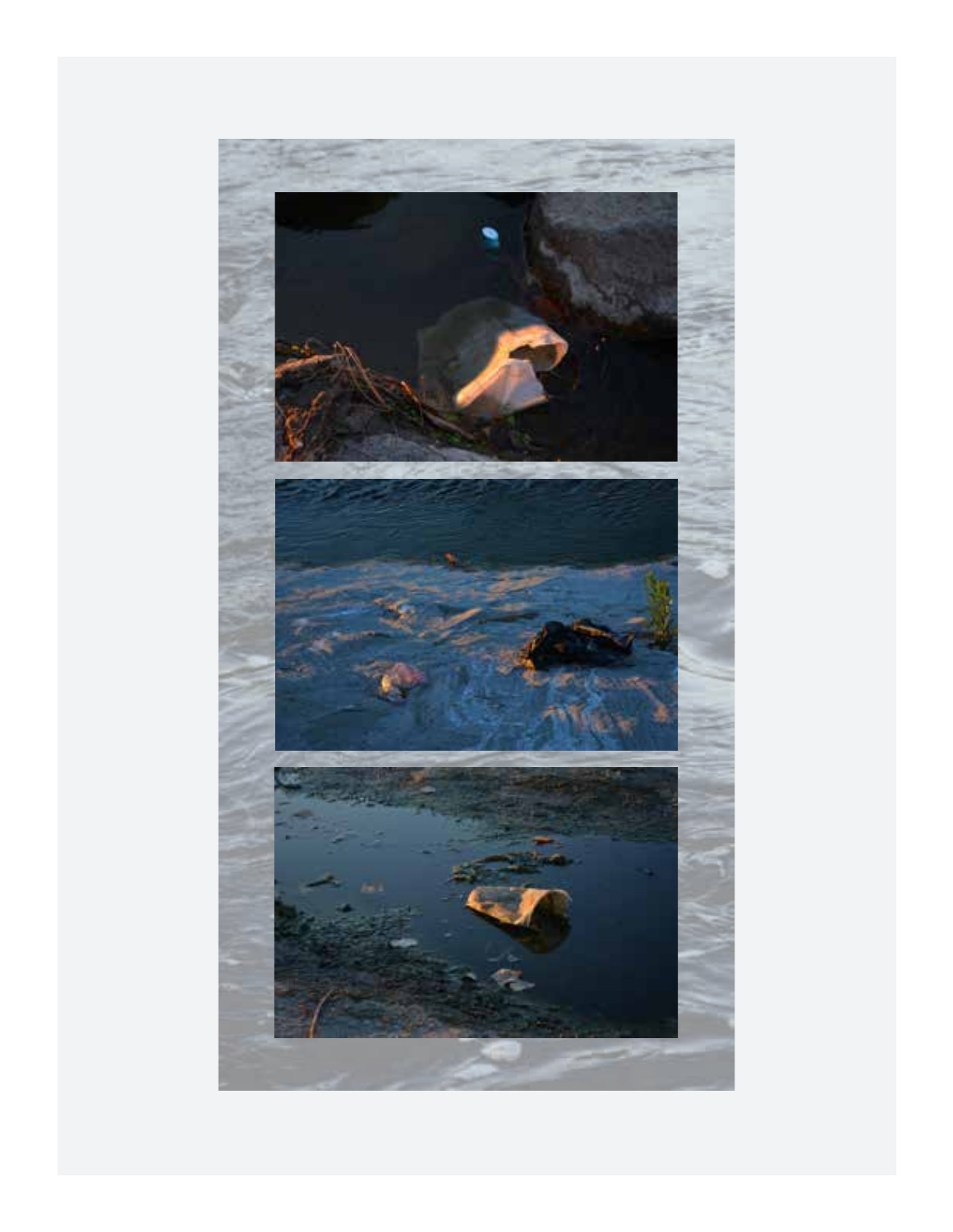## **DROUGHT DROUGHT**

The LA River was once a thriving water source. It was populated by huge amounts of steelhead trout, which are now endangered, and the surrounding forest areas were home to various species of wildlife. After a serious flood in 1938, the river was paved over with concrete, leaving only a small trickle of water, and the river was mostly dry for about nine months in the 1950s. When Los Angeles experiences dry spells, as it often does, the river is fed wastewater discharged from three wastewater treatment plants in the area (hence the danger of taking a swim in the LA River).

In 2016, the Los Angeles City Council adopted the LA River restoration project, which proposed restoring 11 miles of the LA River from Griffith Park to downtown Los Angeles. The goal is to maintain existing levels of flood risk management while creating and reestablishing a freshwater marsh habitat to support local populations of wildlife. The team aims to further opportunities for connectivity to nearby ecological zones: the Santa Monica Mountains, Verdugo Hills, Elysian Hills, and the San Gabriel Mountains. The restoration project indludes reintroducing ecological and physical processes to the area that will reconnect the river to historic floodplains, increase infiltration, and improve water quality.

There is a chance that the LA River can make a comeback and return to a somewhat lucious state but at the rapidly increasing rate of human traffic on the planet, it is doubtful that the river will ever thrive as it once did. The perpetual warming of the planet causes repeated droughts in the Los Angeles and Southern California area, and pollution from human activity makes it difficult to maintain a clean and inhabitable river.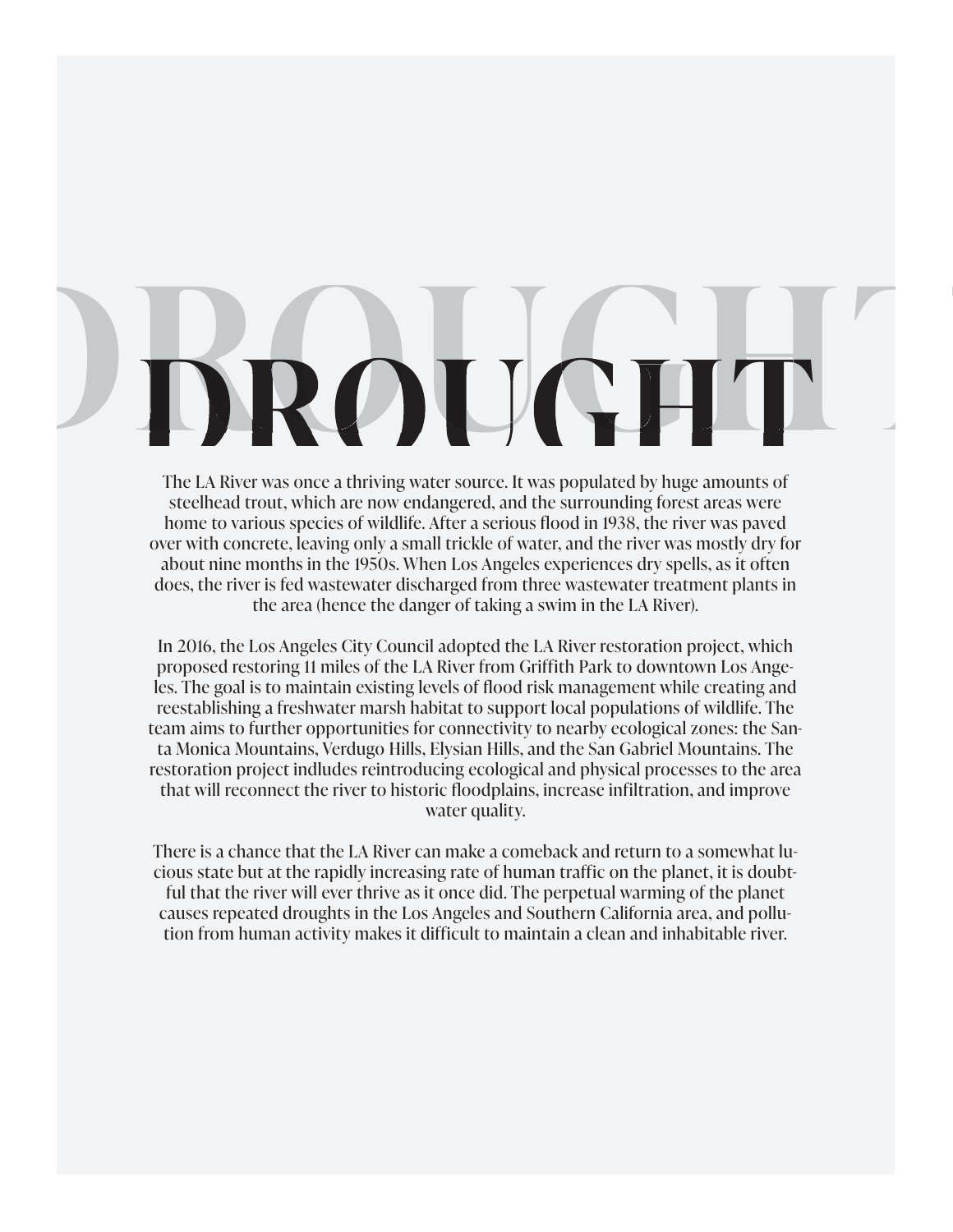

Pictured here is a graphic produced by the LA River Index that indicates the water quality (level of pollution in the river water) in various areas of LA as of 2016.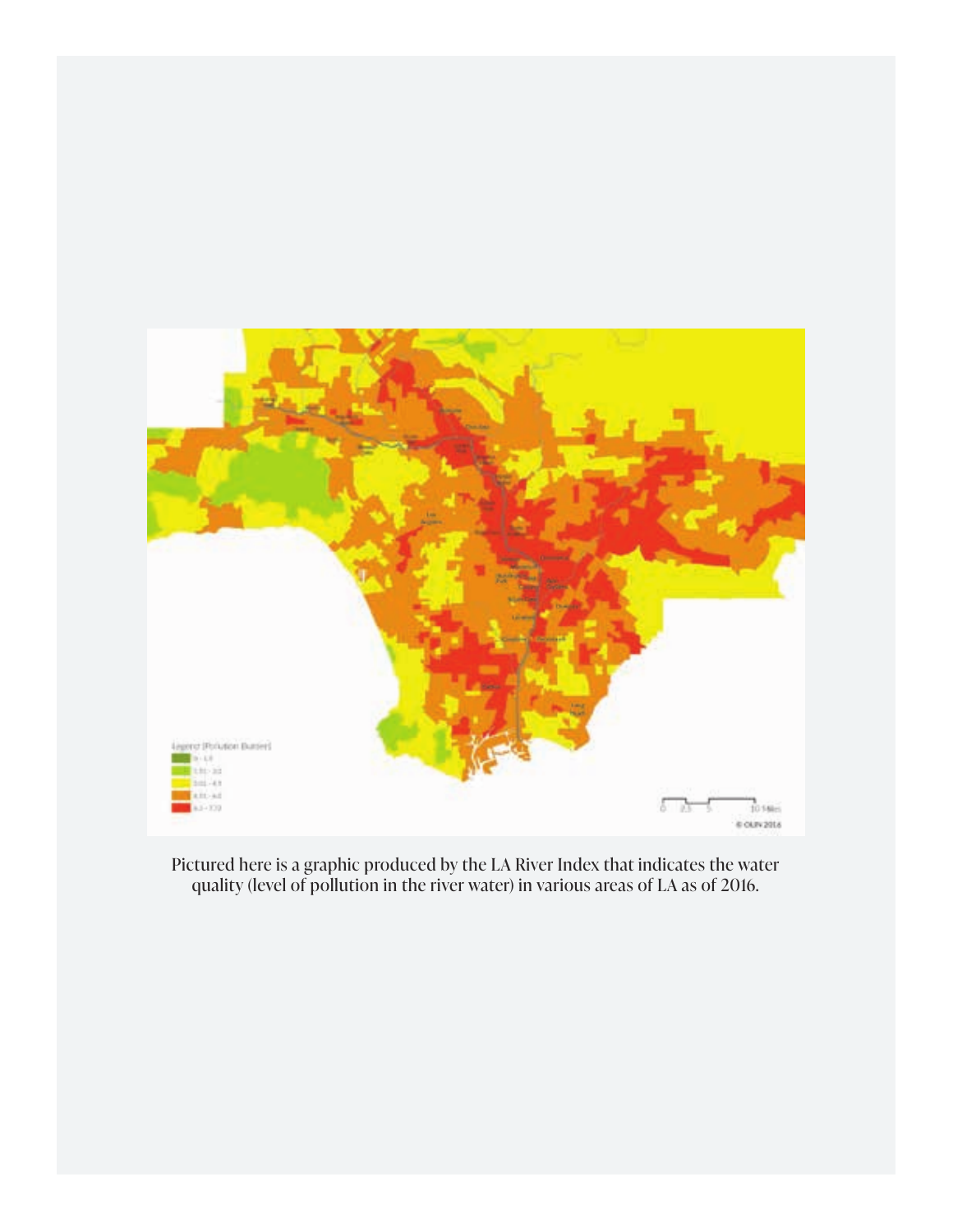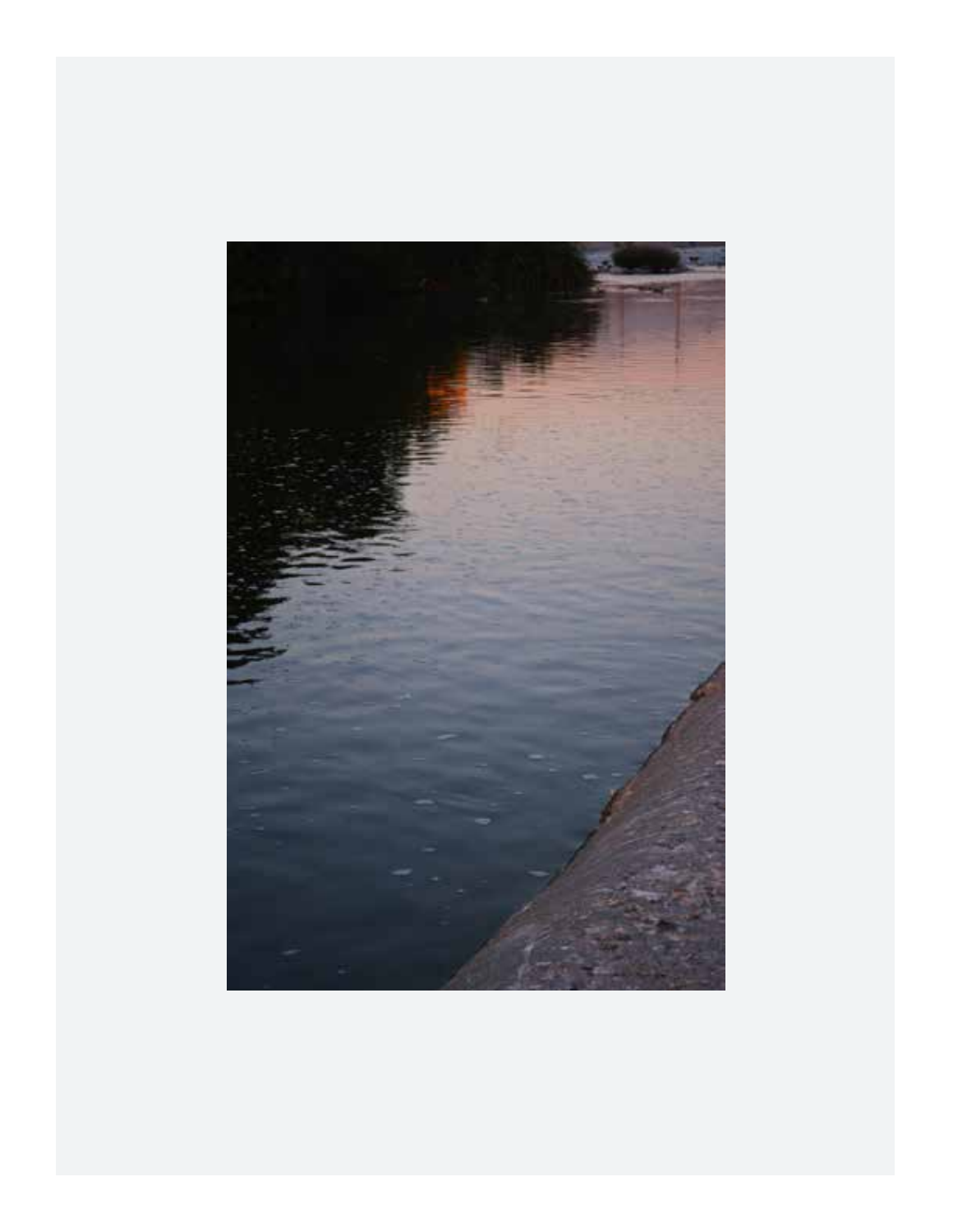